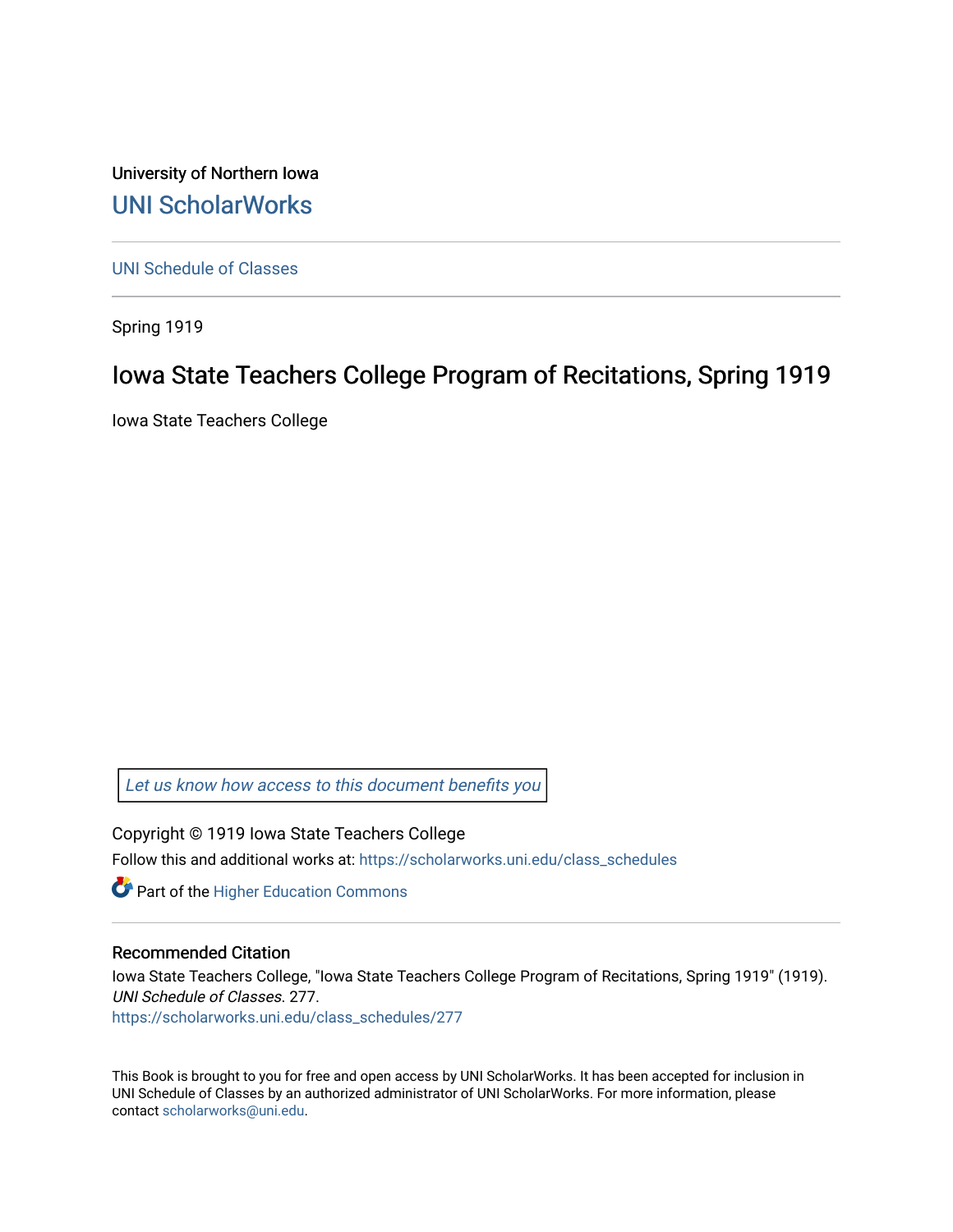### IOWA STATE TEACHERS COLLEGE

- - - - - *-* - -

### Program of Recitations Spring term 1919.

Note: The Arabic numerals following the name of the instructor indicate<br>the periods during which the subject is given. Thus 1-2 means that there are two sections covering the same work, one meeting the first period and another the second period. 1 and 2 means a single section meeting both first and second periods.

### EDUCATION

# Degree and Diploma Courses

Open to Freshmen and Sophomores Psychology I (Diploma) Mr. Samson 1; Mr. Charles 5 Psychology II (Diploma) Mr. Samson 3; (Pri. and Kg.) Mr. Charles 2 School Management (Diploma) Mr. Mount 1-4; Mr. Buffum 5-6; Mr. Charles 3; Mr. Paul 2-3-5; Mr. Samson 2 Prim. Methods I (Pri. only) Miss Dougherty 1 Prim. Methods II (Pri. only) Miss McGovern 1 Prim. Methods III (Pri. only) (1 hr.) (T. Th.) Miss McGovern 2-4-5; Miss Dougherty 2-5-6 The Elementary School (Jr. Coll., B. A.) Mr. Paul 1

Open to Sophomores, Juniors, and Seniors<br>Psychology II (Degree) Mr. Mount 3 School Management (Degree) Mr. Buffum 2 Hist. of Education (Diploma) Mr. Walters 1-2 Philosophy of Education, Mr. Walters 4 School Administration, Mr. Euffum 1 Genetic Psychology, Mr. Mount 5<br>The High School, Mr. Charles 4<br>Logic (3 hrs.) (M. W. F.) Mr. Walters 6 Ethics (2 hrs.) (T. Th.) Mr. Samson 6

### RURAL EDUCATION

### Sub-collegiate Courses

Didacties, Mr. Goetch 3 Elementary Psychology, Mr. Goetch 1 The Country School, Mr. Fuller 1 Observation and Teaching, Miss Huglin 2

# Degree and Diploma Courses

Open to Freshmen and Sophomeres Rural School Problems (Jr. Coll., Adv. Rur., and B. A.) Mr. Goetch 5 Methods in Language and Literature (Adv. Rur. only) Miss Huglin 1 Observation and Teaching (Adv. Rur. only) Miss Huglin and Miss Luse 2

#### **TEACHING**

### Degree and Diplama Courses

Open to Freshmen and Sophomores

Illustrative Teaching (Credit required) (T. Th. F.) Miss Luse 2; Miss Tear 6

Kg. Theory III (Kg. only) (2 hrs.) (M. T. W. Th.) Miss Scofield 4 Prim. Theory and Observ. (Pri. only) (2 hrs.) (M. T. W. Th.) Miss Scofield 4-6

Open to Sophomores, Juniors, and Seniors Kg. Theory and Observ. (Pri. only) (2 hrs.) (M. T. W. Th.) Miss Brown 2 Kg. Theory V (Kg. only) (3 hrs.) (M. W. F.) Miss Brown 5 Teaching, as arranged, with Conference (Th.) 7, Miss Luse and Critics Primary Teaching as arranged, with criticism (T. Th.) 7, Miss Scofield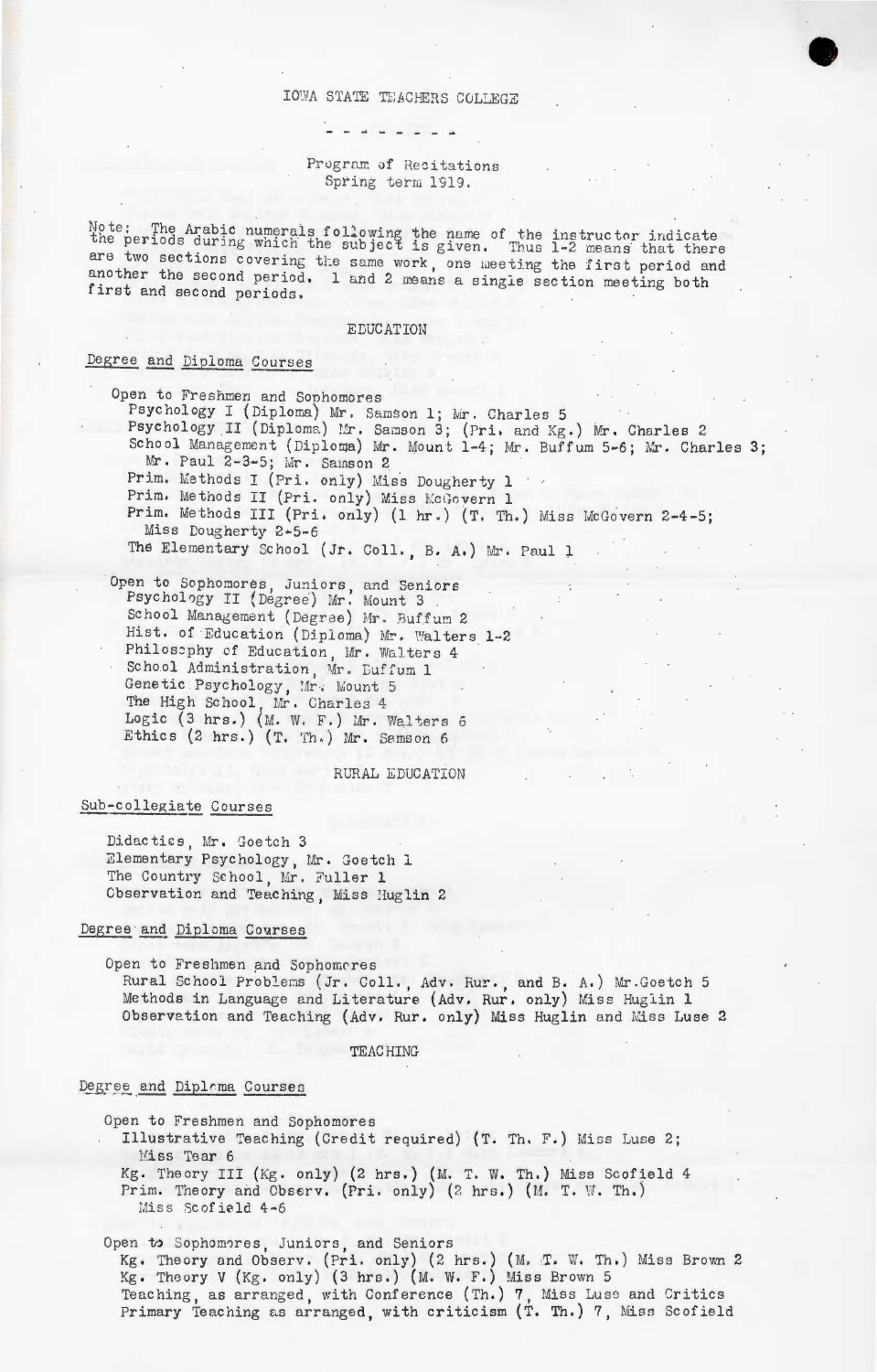#### ENGLISH

# Sub-collegiate Courses

First half English Grammar, Miss Hearst 2<br>Second half English Grammar, Miss Hearst 4 Complete English Grammar, Miss Gregg 3-4 Reading, Miss Falkler 5 Orthography (a), Miss Wright 1<br>Orthography (b) (T. Th.) Miss Wright 2 First term English Composition, Miss Wright 5 Second term English Composition, Miss Gregg 6 First term English Classics, Miss Wright 6 Second term English Classics, Miss Hearst 5 Elementary Elocution, Miss Falkler 2 Elementary English Literature, Miss Hearst 1

### Degree and Diploma Courses

Open to Freshmen and Sophomores Freshman English, Mr. Fagan 1-3 English Literature, Miss Carpenter 6; Mr. Fagan 5; Miss Lambert 3 Elocution I, Miss Shanewise 2-3; Miss Falkler 4; Miss Martin 1 Elocution II, Miss Martin 3 .American Prose (2 hrs.) (T. Th.) Mr. Lynch 2 American Poetry (3 hrs.) (M. W. F.) Mr. Lynch 2

Open to Sophomores, Juniors, and Seniors<br>Argumentation I (2 hrs.) (T. Th.) Mr. Lynch 6 Argumentation II (3 hrs.) (M. W. F.) Mr. Lynch 6 Shakespeare, Mr. Gist 3 History of English Drama II, Miss Lembert 1<br>Tennyson (3 hrs.) (M. W. F.) Mr. Gist 5 Milton (3 hrs.) (T. W. Th.) Mr. Lynch 4 Development of the English Novel. Miss Carpenter 4 Modern Drama (2 hrs.) (T. Th.) Miss Lambert 5 Recent American Literature (3 hrs.) (M. W. F.) Miss Lambert 5 Repertoire II, Miss Martin 2 Story Writing, Miss Carpenter 2

### MATHEMATICS

### Sub-collegiate Courses

First half Arithmetic, Mr. Dougherty 1 Second half Arithmetic, Mr. Wester 2 Complete Arithmetic, Mr. Condit 3; Miss Lambert 5 First term Algebra, Mr. Luteyn 2 Second term Algebra, Miss Lambert 2 First and Second term Algebra, Mr. Dougherty 5<br>Third term Algebra, Mr. Wester 4<br>Beginning Geometry, Miss Lambert 3 Middle Geometry, Mr. Luteyn 4<br>Solid Geometry, Mr. Dougherty 4

### Degree and Diploma Courses

Open to Freshmen and Sophomores College Algebra I, Mr. Wester 2; Mr. Luteyn 6 College Algebra II (3 hrs.) (M. W. F.) Miss Lambert 1 Trigonometry I, Mr. Luteyn 1 Teaching of Elementary Mathematics (Jr. Coll., Adv. Rur.) Mr. Condit 5

Open to Sophomores, Juniors, and Seniors Calculus II (3 hrs.) (M. W. F.) Mr. Condit 2 Trigonometry II (2 hrs.) (T. Th.) Mr. Wester 1 Surveying (3 hrs.) (M. W. F.) Mr. Dougherty 6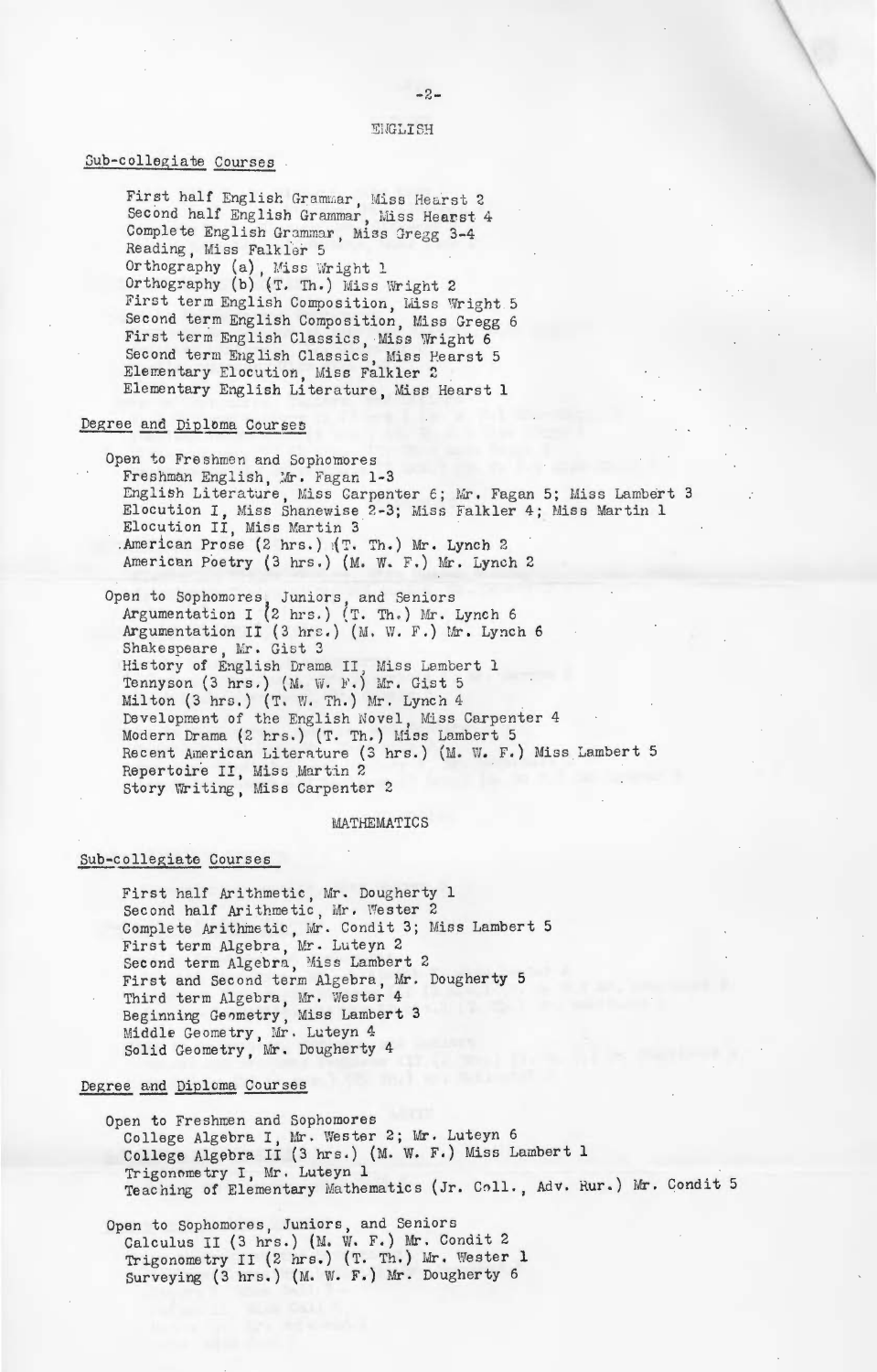HISTORY

 $-3-$ 

### Sub-collegiate Courses

First half U. S. History. Miss Rice 5 Second half U. S. History, Mr. Glasener 1 Complete U. S. History, Mr. Glasener 4 Second term General History, Miss Rice 3

### Degree and Diploma Courses

Open to Freshmen and Sophomores European Background of American History, Miss Riggs 4 American History I. Mr. Glasener 3 English History, Miss Rice 1-2

Open to Sophomores, Juniors, and Seniors<br>19th Century History II (3 hrs.) (M. W. F.) Miss Riggs 5 American History II (3 hrs.) (M. W. F.) Miss Riggs 3 Method History II (2 hrs.) (T. Th.) Miss Riggs 3 Renaissance and Reformation (3 hrs.) (M. W. F.) Miss Riggs 6

#### GOVERNMENT

# Sub-collegiate Courses

Elementary Civics of Iowa, Miss Hunter 4 Elementary Civics of United States. Mr. Gewehr 3

### Degree and Diploma Courses

Open to Freshmen and Sephomores American Government, Mr. Weyerholz 4; Mr. Gewehr 7 Municipal Government, Mr. Gewehr 5

Open to Sophomores, Juniors, and Seniors International Law. Mr. Meyerholz 5 American Constitutional History I, Mr. Meyerholz 1 . Local Government and Problems (3 hrs.) (M. W. F.) Mr. Gewehr 2

#### ECONOMICS

### Sub-collegiate Courses

Elementary Economics, Miss Hunter 5

### Degree and Diploma Courses

Open to Freshmen and Sophomores Ceneral Economics, Mr. McKitrick 2; Miss Hunter 6 American Industrial History III (3 hrs.) (M. W. F.) Mr. WcKitrick 3 English Industrial History (2 hrs.) (T. Th.) Mr. McKitrick 3

Open to Sophomores, Juniors, and Seniors Social and Economic Problems III (3 hrs.) (M. W. F.) Mr. McKitrick 1 Socialogy III (2 hrs.) (T. Th.) Mr. McKitrick 1

LATIN

### Sub-collegiate Courses

First term Caesar, Miss Call 2

# Degree and Diploma Courses

Open to Freshmen and Sophomores College Elementary Latin II, Mr. Merchant 6 Cicero I, Miss Call 3 Cicero II, Miss Call 4 Latin III, Mr. Merchant 1 Ovid. Miss Call 5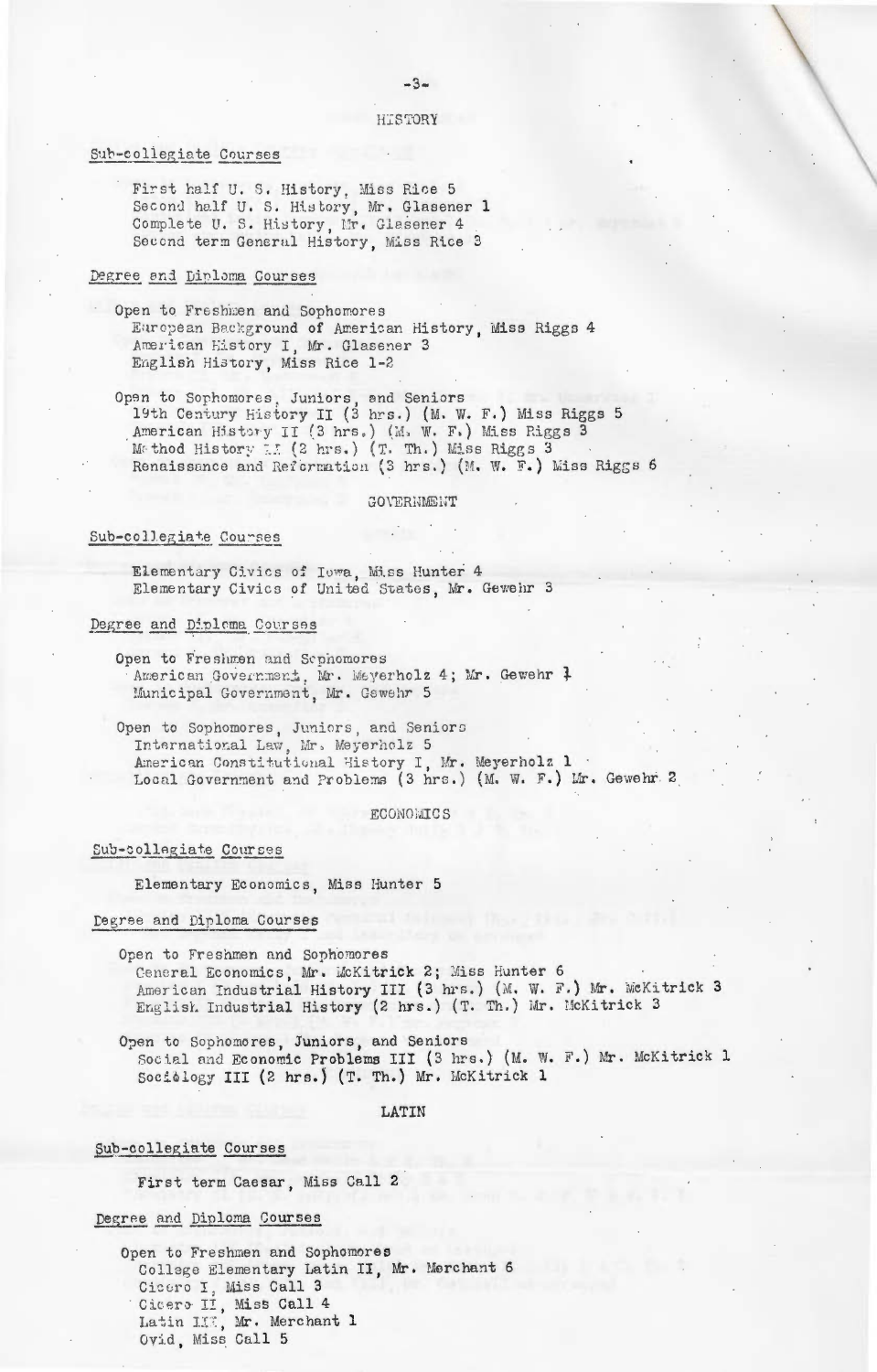### Latin - continued

### Degree and Diploma Courses -continued

Open to Sophomores, Juniors, and Seniors<br>Latin VI (2 hrs.) (T. Th.) Mr. Merchant 2 Historical Latin Grammar III (3 hrs.) (M. W. F.) Mr. Merchant 2 Junior and Senior Latin, Mr. Merchant 3

### ROMANCE LANGUAGES

# Degree and Diploma Courses

Open to Freshmen and Sophomores French I, Mr. Underwood 3 French II, Mr. Underwood 2 French III, Mr. Lillehei 2-6; Miss Thomes 4; Mr. Underwood 1 Spanish I, Mr. Lillehei 1 Spanish III, Miss Thomes 1

Open to Sophomores, Juniors, and Seniors<br>French IV, Mr. Lillehei 3 French V, Mr. Underwood 5

#### GERMAN

# Degree and Diploma Courses

Open to Freshmen and Sophomores German II, Mr. Knoepfler 4 German III, Mr. Knoepfler'6<br>German X, Mr. Knoepfler 3

Open to Sophomores, Juniors, and Seniors German V. Mr. Knoepfler 5

#### PHYSICS

### Sub-collegiate Courses

First term Physics, Mr. Hersey daily 3 & T. Th. 4 Second term Physics, Mr. Hersey daily 5 & T. Th. 6

### Degree and Diploma Courses

Open to Freshmen and Sophomores Physics XIII (Everyday Physical Science) (Kg., Pri., Jr. Coll.) Mr. Begeman daily 1 and laboratory as arranged

Open to Sophomores, Juniors, and Seniors<br>
Physics I (3 hrs.) (M. W. F.) Mr. Begeman 4<br>
Physics II (2 hrs.) Mr. Begeman as arranged<br>
Physics III (3 hrs.) (M. W. F.) Mr. Begeman 3<br>
Physics IV (2 hrs.) Mr. Begeman as arranged

#### CHEMISTRY

### Degree and Diploma Courses

Open to Freshmen and Sophomores Chemistry I, Mr. Read daily 5 & T. Th. 4<br>Chemistry III, Mr. Getchell daily 5 & 6<br>Chemistry XI (H. E. only) (3 hrs.) Mr. Read M. W. F. 23 & W. F. 1

Open to Sophomores, Juniors, and Seniors Chemistry XIV (Textiles) Mr. Read as arranged Chemistry XVI (Phys. Educ. only) Mr. Getchell daily 1 & T. Th. 2 Chemistry V, VI, VII, and VIII, Mr. Getchell as arranged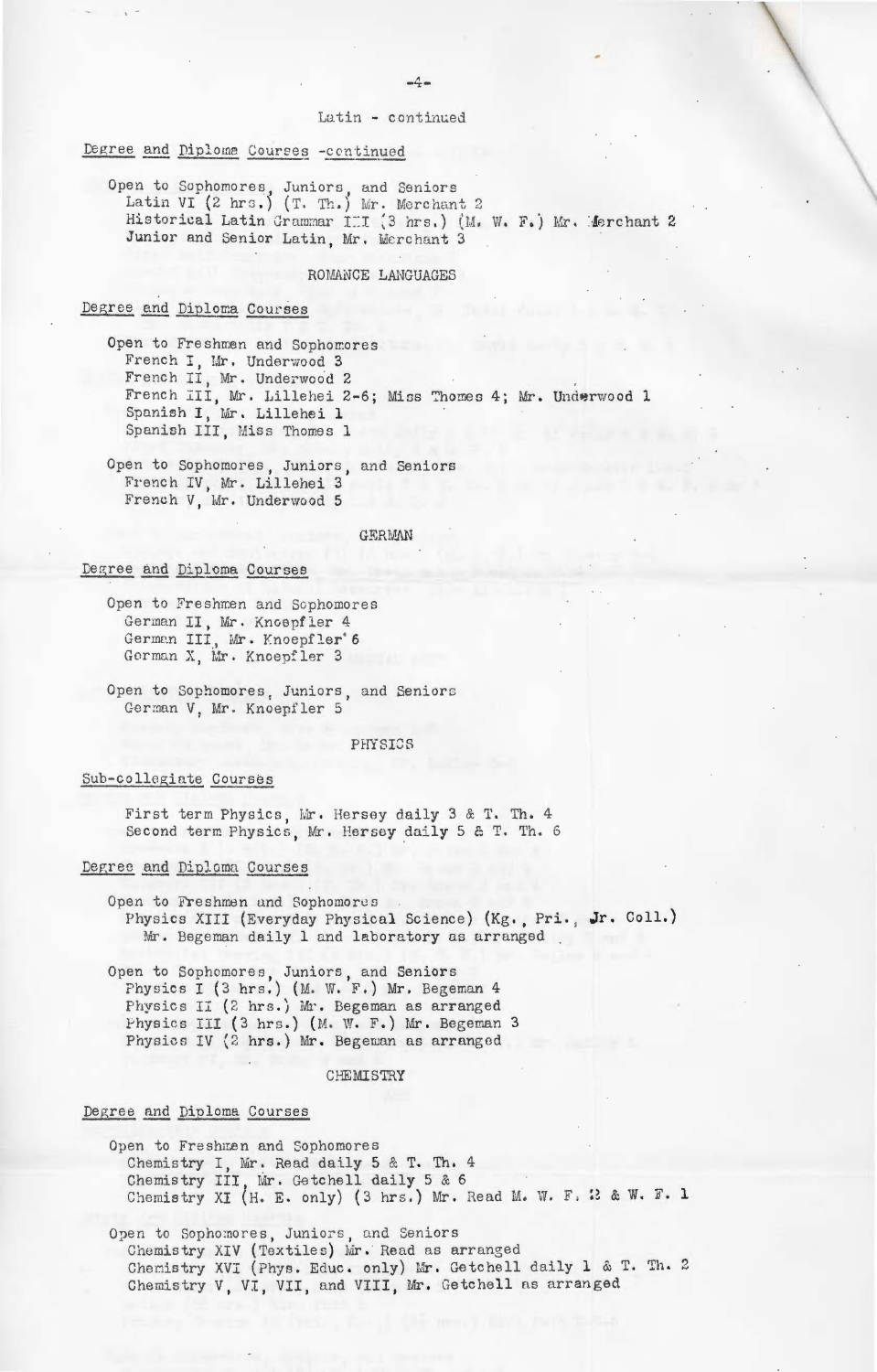$-5-$ 

### HATURAL SCIENCE

# Sub-collegiate Courses

Elementary Botany, Mr. Abbott daily 3 & M. W. 4 Elementary Physiology, Mr. Newton 3<br>First half Geography, Miss Aitchison 2 Second half Geography, Miss Aitchison 3<br>Complete Geography, Miss Aitchison 5 First term Elementary Agriculture, Mr. Davis daily 1 & M. W. 2; Mr. Scott daily 7 & T. Th. 6 Second term Elementary Agriculture, Mr. Davis daily 5 & M. W. 6

### Degree and Diploma Courses

Open to Freshmen and Sophomores General Agriculture, Mr. Scott daily 2 & T. Th. 1; daily 4 & M. W. 3 Plant Taxonomy, Mr. Abbott daily 5 & M. F. 6 Nature Study (Kg., Pri., Jr. Coll., Adv. Rur.) Miss Moulton 1-4-5<br>Physiography I, Mr. Cable daily 2 & T. Th. 6 or 7; daily 5 & M. F. 6 or 7 Biology, Mr. Abbott daily 1 & M. F. 2

Open to Sophomores, Juniors, and Seniors Hygiene and Sanitation (b) (3 hrs.) (M. W. F.) Mr. Newton 4-5 : Soils and Horticulture, Mr. Davis daily 3 and M. W. 4 Conservation of Natural Resources, Miss Aitchison 1 Astronomy, Mr. Cable 4 Physiology I, Mr. Newton 1

MANUAL ARTS

### Sub-collegiate Courses

Primary Handwork, Miss Schuneman 1-2 Rural Woodwork, Mr. Brown 2 Elementary Mechanical Lrawing, Mr. Bailey 3-4

### Dogree and Diploma Courses

Open to Freshmen and Sophomores Woodwork I (3 hrs.) (M. W. F.) Mr. Brown 3 and 4 Woodwork II (2 hrs.) (T. Th.) Mr. Brown 3 and 4 Woodwork III (2 hrs.) (T. Th.) Mr. Brown 3 and 4<br>Woodturning (2 hrs.) (T. Th.) Mr. Brown 3 and 4<br>Mechanical Drawing I (2 hrs.) (T. Th.) Mr. Bailey 3 and 4 Mechanical Drawing II (3 hrs.) (M. W. F.) Mr. Bailey 3 and 4 Mechanical Drawing III (3 hrs.) (M. W. F.) Mr. Bailey 3 and 4 Sheet Metal Work I (2<sup>1</sup>/<sub>2</sub> hrs.) Mr. Bailey 2 Sheet Metal Work II  $(2\frac{1}{2} \text{ hrs.})$  Mr. Bailey 2

Open to Sophomores, Juniors, and Seniors<br>Manual Training Methods II (3 hrs.) (M. W. F.) Mr. Bailey 5 Woodwork IV. Mr. Brown 3 and 4

ART

### Sub-collegiate Courses

Rural Drawing, Miss Schuneman 3 Rural Handwork, Miss Schuneman 4

# Degree and Diploma Courses

- Cpen to Freshmen and Sophomores Still Life  $(2\frac{1}{2}$  hrs.) Miss Thornton 4 Water Color  $(2\frac{1}{2} \text{ hrs.})$  Miss Thornton 5 Design  $(2\frac{1}{2}$  hrs.) Miss Patt 1 Primary Drawing II (Pri., Kg.,)  $(2\frac{1}{2} \text{ hrs.})$  Miss Patt 2-5-6
- Open to Sophomores, Juniors, and Seniors<br>Supervision in Art  $(2\frac{1}{2})$  hrs.) Miss Thornton 2 History of Painting, Miss Thornton 3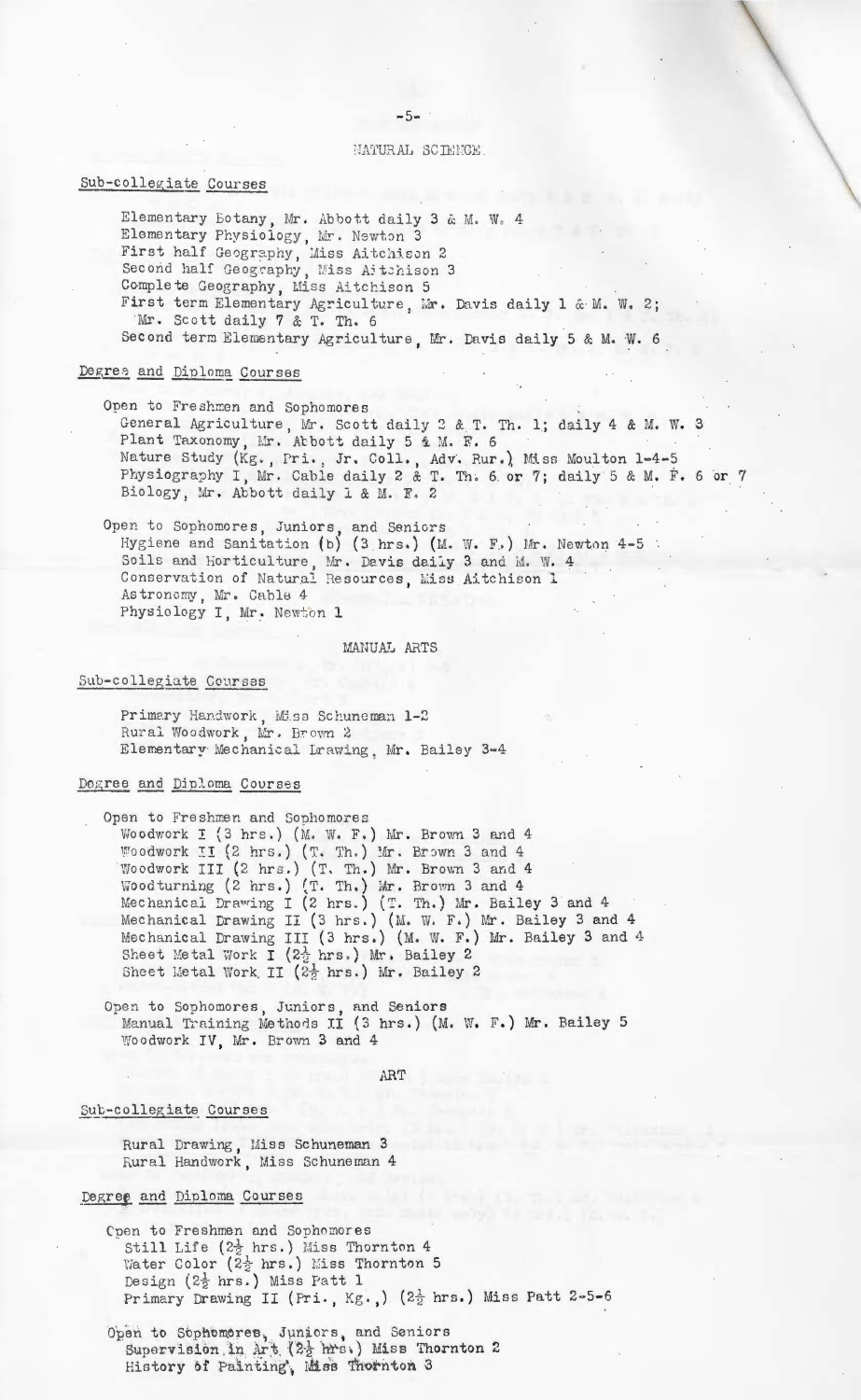HOME ECONOMICS

### Sub-collegiate Courses

First term Domestic Science. Miss Bradley daily 2 & M. W. 1; daily 5 & M. W. 6

Second term Domestic Science. Miss Bradley daily 7 & T. Th. 6

### Degree and Diploma Courses

. & M. W. 6

Open to Freshmen and Sophomores

Textiles and Sewing III (2 hrs.) Miss Hooker M. T. Th. 1 & T. Th. 2;<br>M. W. F. 2 & W. F. 1 Foods III (3 hrs.) Miss Maxwell M. T. Th. 1 & T. Th. 2; M. W. F. 5

Open to Sophomores, Juniors, and Seniors Advanced Textiles and Clothing, Miss Hooker daily 5 & M. W. 6<br>The House II (2 hrs.) (T. Th.) Miss Fromme 2<br>H. Management I (1 hr.) (F.) Miss Fromme 3<br>H. Management II (2 hrs.) (M. W.) Miss Fromme 4

Sanitation (2 hrs.) Miss Fromme T. Th. 3; M. W. 5 Home Nursing (2 hrs.) Mrs. Bocker W. F. 3 & F. 4, T. Th. 5 & Th. 6 Demonstrations (1 br.) Mrs. Bocker Th. 1 & 2; Th. 3 & 4 Adv. Dietetics, Miss Maxwell daily 3 & T. Th. 4<br>Dietetics and Sorving (1 hr.) Mrs. Booker T. 1 & 2; T. 3 & 4<br>Merketing and Serving (2 hrs.) Miss Fromme T. Th. 6 & 7

### COMMERCIAL EDUCATION

### Sub-collegiate Courses

First term Penmanship, Mr. Hilgert 3-5 Advanced Penmanship, Mr. Cummins 4 Typewriting, Mr. Hilgert 6 Advanced Typewriting, Mr. Hilgert 4 Third term Shorthand, Mr. Hilgert 2 Bookkeeping, Mr. Cummins 1

# Degree and Diploma Courses

Open to Freshmen and Sophomores Accounting II (Coml. Educ. only) Mr. Cummins 5 Commercial Law (Coml. Educ. only) Mr. Cummins 3

### MUSIC.

### Sub-collegiate Courses

First term Vocal Music, Mr. Fullerton 2-0; Miss Hooper 5 Second term Vocal Music, Miss Wild 2; Miss Burney 6<br>Recreational Music (M. W. F.) Mr. Fuller Mr. Fullerton 6

### Degree and Diploma Courses

Open to Freshmen and Sophomores History of Music I (2 hrs.) (T. Th.) Miss Childs 3<br>Harmony I (3 hrs.) (M. W. F.) Mr. Frampton 3 Harmony III (3 hrs.) (M. W. F.) Mr. Frampton 5 Conducting (Pub. Sch. Mus. only) (3 hrs.) (M. W. F.) Mr. Fullerton 2 Music Methods I (Pub. Sch. Mus. only) (3 hrs.) (M. W. F.) Miss Hooper 6

Open to Sophomores, Juniors, and Seniors Supervision (Pub. Sch. Music only) (2 hrs.) (T. Th.) Mr. Fullerton 1 Appreciation of Music (Pub. Sch. Music only) (3 hrs.) (M. W. F.) Miss Burney 1